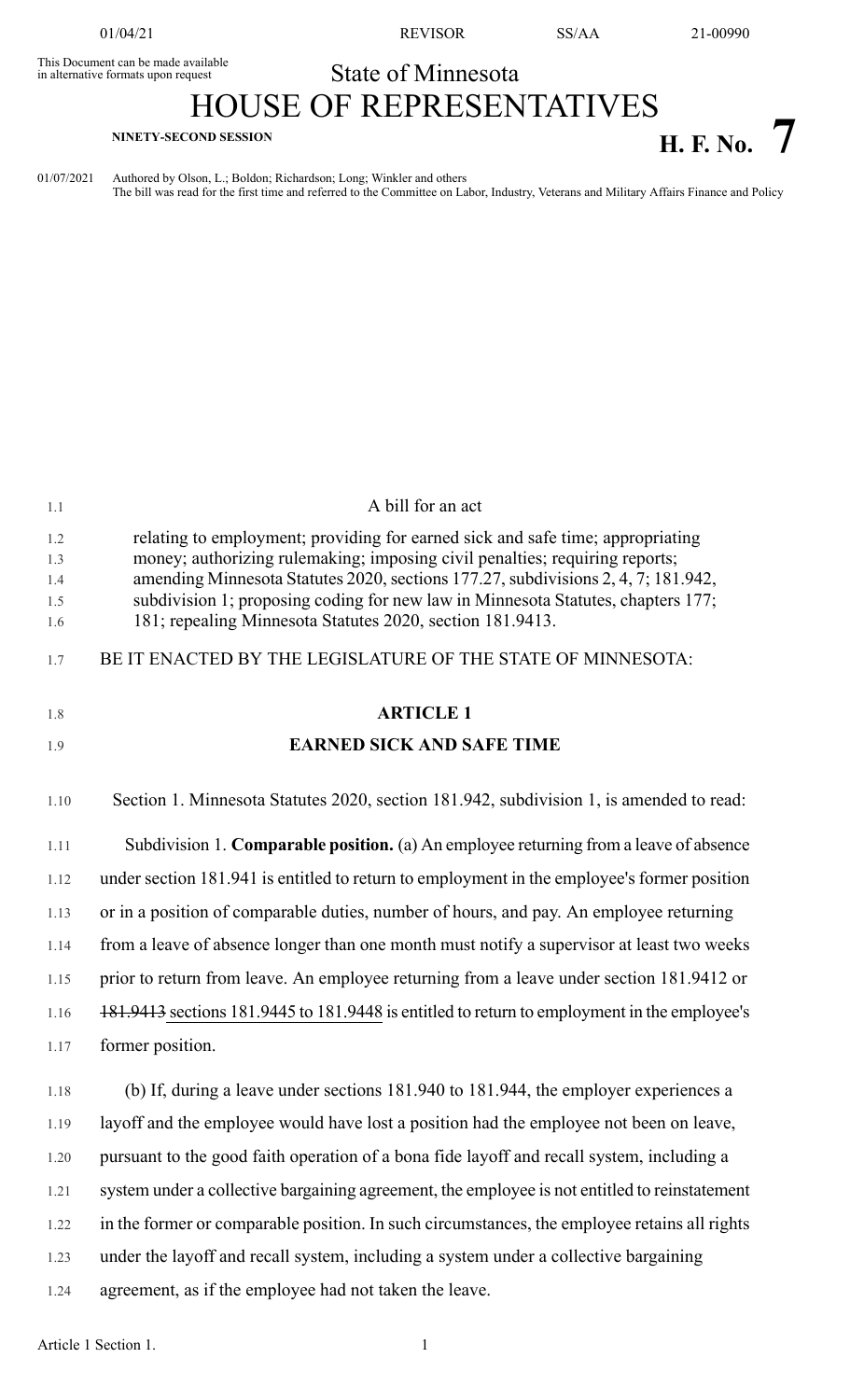| 2.1  | Sec. 2. [181.9445] DEFINITIONS.                                                                    |
|------|----------------------------------------------------------------------------------------------------|
| 2.2  | Subdivision 1. Definitions. For the purposes of section 177.50 and sections 181.9445               |
| 2.3  | to 181.9447, the terms defined in this section have the meanings given them.                       |
| 2.4  | Subd. 2. Commissioner. "Commissioner" means the commissioner of labor and industry                 |
| 2.5  | or authorized designee or representative.                                                          |
| 2.6  | Subd. 3. Domestic abuse. "Domestic abuse" has the meaning given in section 518B.01.                |
| 2.7  | Subd. 4. Earned sick and safe time. "Earned sick and safe time" means leave, including             |
| 2.8  | paid time off and other paid leave systems, that is paid at the same hourly rate as an employee    |
| 2.9  | earns from employment that may be used for the same purposes and under the same                    |
| 2.10 | conditions as provided under section 181.9447.                                                     |
| 2.11 | Subd. 5. Employee. "Employee" means any person who is employed by an employer,                     |
| 2.12 | including temporary and part-time employees, who performs work for at least 80 hours in            |
| 2.13 | a year for that employer in Minnesota. Employee does not include:                                  |
| 2.14 | $(1)$ an independent contractor; or                                                                |
| 2.15 | (2) an individual employed by an air carrier as a flight deck or cabin crew member who             |
| 2.16 | is subject to United States Code, title 45, sections 181 to 188, and who is provided with          |
| 2.17 | paid leave equal to or exceeding the amounts in section 181.9446.                                  |
| 2.18 | Subd. 6. <b>Employer.</b> "Employer" means a person who has one or more employees.                 |
| 2.19 | Employer includes an individual, a corporation, a partnership, an association, a business          |
| 2.20 | trust, a nonprofit organization, a group of persons, a state, county, town, city, school district, |
| 2.21 | or other governmental subdivision. In the event that a temporary employee is supplied by           |
| 2.22 | a staffing agency, absent a contractual agreement stating otherwise, that individual shall be      |
| 2.23 | an employee of the staffing agency for all purposes of section 177.50 and sections 181.9445        |
| 2.24 | to 181.9448.                                                                                       |
| 2.25 | Subd. 7. Family member. "Family member" means:                                                     |
| 2.26 | $(1)$ an employee's:                                                                               |
| 2.27 | (i) child, foster child, adult child, legal ward, or child for whom the employee is legal          |
| 2.28 | guardian;                                                                                          |
| 2.29 | (ii) spouse or registered domestic partner;                                                        |
| 2.30 | (iii) sibling, stepsibling, or foster sibling;                                                     |
| 2.31 | (iv) parent or stepparent;                                                                         |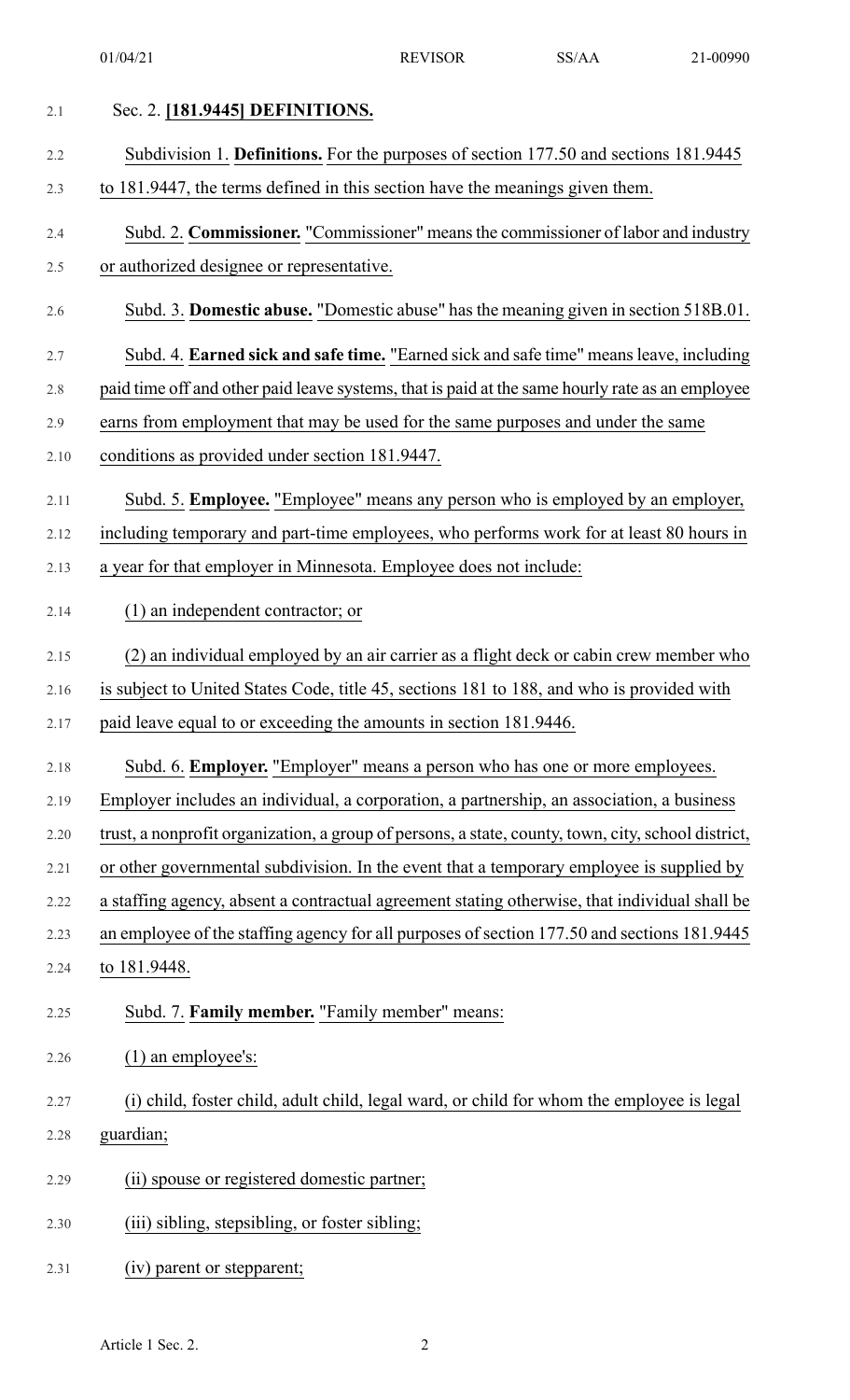|      | 01/04/21                                                                                          | <b>REVISOR</b> | SS/AA | 21-00990 |
|------|---------------------------------------------------------------------------------------------------|----------------|-------|----------|
| 3.1  | (v) grandchild, foster grandchild, or stepgrandchild; or                                          |                |       |          |
| 3.2  | (vi) grandparent or stepgrandparent;                                                              |                |       |          |
| 3.3  | (2) any of the family members listed in clause (1) of a spouse or registered domestic             |                |       |          |
| 3.4  | partner;                                                                                          |                |       |          |
| 3.5  | (3) any individual related by blood or affinity whose close association with the employee         |                |       |          |
| 3.6  | is the equivalent of a family relationship; and                                                   |                |       |          |
| 3.7  | (4) up to one individual annually designated by the employee.                                     |                |       |          |
| 3.8  | Subd. 8. Health care professional. "Health care professional" means any person licensed           |                |       |          |
| 3.9  | under federal or state law to provide medical or emergency services, including doctors,           |                |       |          |
| 3.10 | physician assistants, nurses, and emergency room personnel.                                       |                |       |          |
| 3.11 | Subd. 9. Prevailing wage rate. "Prevailing wage rate" has the meaning given in section            |                |       |          |
| 3.12 | 177.42 and as calculated by the Department of Labor and Industry.                                 |                |       |          |
| 3.13 | Subd. 10. Retaliatory personnel action. "Retaliatory personnel action" means:                     |                |       |          |
| 3.14 | (1) any form of intimidation, threat, reprisal, harassment, discrimination, or adverse            |                |       |          |
| 3.15 | employment action, including discipline, discharge, suspension, transfer, or reassignment         |                |       |          |
| 3.16 | to a lesser position in terms of job classification, job security, or other condition of          |                |       |          |
| 3.17 | employment; reduction in pay or hours or denial of additional hours; the accumulation of          |                |       |          |
| 3.18 | points under an attendance point system; informing another employer that the person has           |                |       |          |
| 3.19 | engaged in activities protected by this chapter; or reporting or threatening to report the actual |                |       |          |
| 3.20 | or suspected citizenship or immigration status of an employee, former employee, or family         |                |       |          |
| 3.21 | member of an employee to a federal, state, or local agency; and                                   |                |       |          |
| 3.22 | (2) interference with or punishment for participating in any manner in an investigation,          |                |       |          |
| 3.23 | proceeding, or hearing under this chapter.                                                        |                |       |          |
| 3.24 | Subd. 11. Sexual assault. "Sexual assault" means an act that constitutes a violation              |                |       |          |
| 3.25 | under sections 609.342 to 609.3453 or 609.352.                                                    |                |       |          |
| 3.26 | Subd. 12. Stalking. "Stalking" has the meaning given in section 609.749.                          |                |       |          |
| 3.27 | Subd. 13. Year. "Year" means a regular and consecutive 12-month period, as determined             |                |       |          |
| 3.28 | by an employer and clearly communicated to each employee of that employer.                        |                |       |          |
| 3.29 | Sec. 3. [181.9446] ACCRUAL OF EARNED SICK AND SAFE TIME.                                          |                |       |          |
| 3.30 | (a) An employee accrues a minimum of one hour of earned sick and safe time for every              |                |       |          |
| 3.31 | 30 hours worked up to a maximum of 48 hours of earned sick and safe time in a year.               |                |       |          |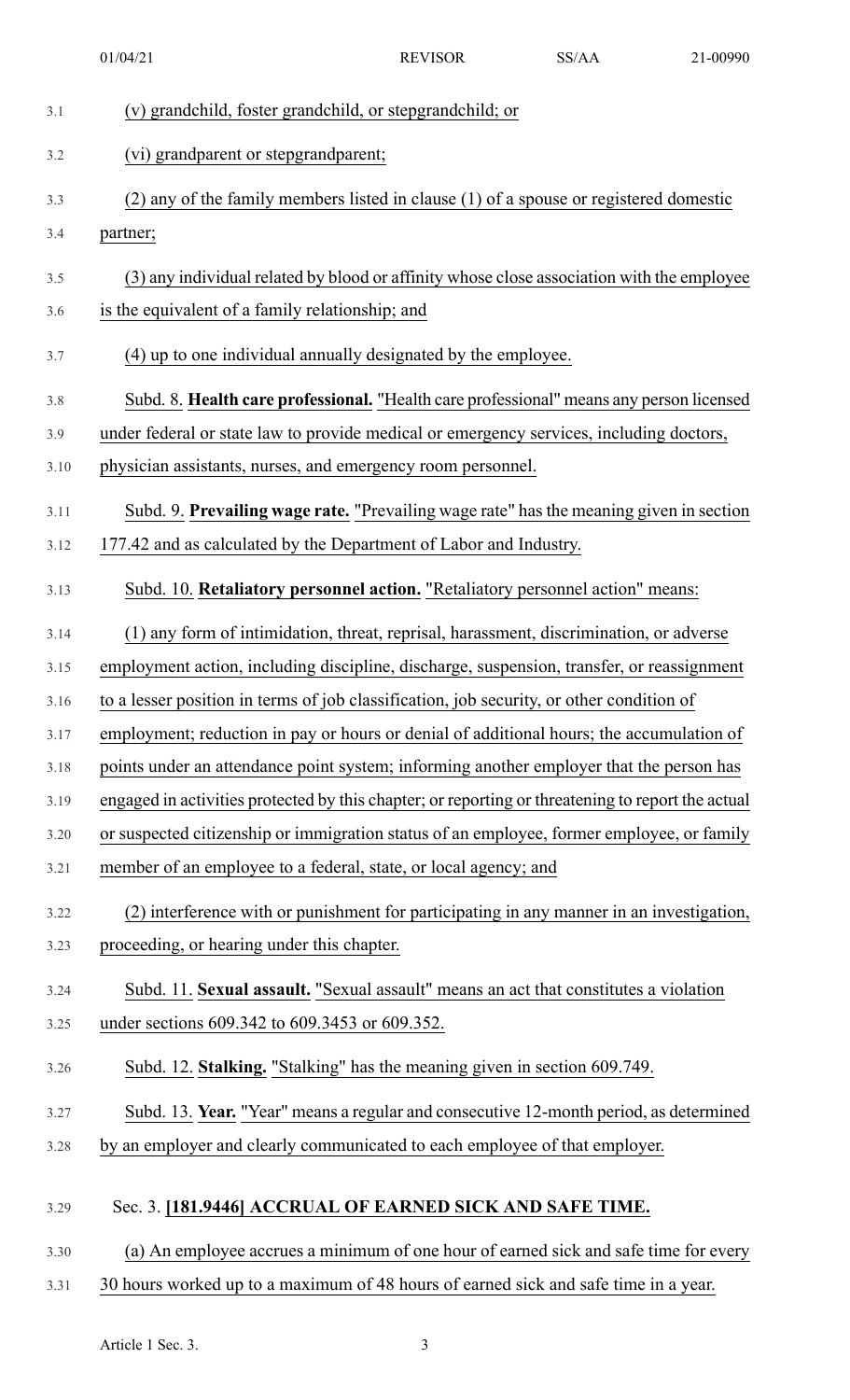01/04/21 REVISOR SS/AA 21-00990

| 4.1  | Employees may not accrue more than 48 hours of earned sick and safe time in a year unless         |
|------|---------------------------------------------------------------------------------------------------|
| 4.2  | the employer agrees to a higher amount.                                                           |
| 4.3  | (b) Employers must permit an employee to carry over accrued but unused sick and safe              |
| 4.4  | time into the following year. The total amount of accrued but unused earned sick and safe         |
| 4.5  | time for an employee must not exceed 80 hours at any time, unless an employer agrees to           |
| 4.6  | a higher amount.                                                                                  |
| 4.7  | (c) Employees who are exempt from overtime requirements under United States Code,                 |
| 4.8  | title 29, section $213(a)(1)$ , as amended through the effective date of this section, are deemed |
| 4.9  | to work 40 hours in each workweek for purposes of accruing earned sick and safe time,             |
| 4.10 | except that an employee whose normal workweek is less than 40 hours will accrue earned            |
| 4.11 | sick and safe time based on the normal workweek.                                                  |
| 4.12 | (d) Earned sick and safe time under this section begins to accrue at the commencement             |
| 4.13 | of employment of the employee.                                                                    |
| 4.14 | (e) Employees may use accrued earned sick and safe time beginning 90 calendar days                |
| 4.15 | after the day their employment commenced. After 90 days from the day employment                   |
| 4.16 | commenced, employees may use earned sick and safe time as it is accrued. The                      |
| 4.17 | 90-calendar-day period under this paragraph includes both days worked and days not worked.        |
| 4.18 | Sec. 4. [181.9447] USE OF EARNED SICK AND SAFE TIME.                                              |
| 4.19 | Subdivision 1. Eligible use. An employee may use accrued earned sick and safe time                |
| 4.20 | for:                                                                                              |
| 4.21 | $(1)$ an employee's:                                                                              |
| 4.22 | (i) mental or physical illness, injury, or other health condition;                                |
| 4.23 | (ii) need for medical diagnosis, care, or treatment of a mental or physical illness, injury,      |
| 4.24 | or health condition; or                                                                           |
| 4.25 | (iii) need for preventive medical or health care;                                                 |
| 4.26 | (2) care of a family member:                                                                      |
| 4.27 | (i) with a mental or physical illness, injury, or other health condition;                         |
| 4.28 | (ii) who needs medical diagnosis, care, or treatment of a mental or physical illness,             |
| 4.29 | injury, or other health condition; or                                                             |
| 4.30 | (iii) who needs preventive medical or health care;                                                |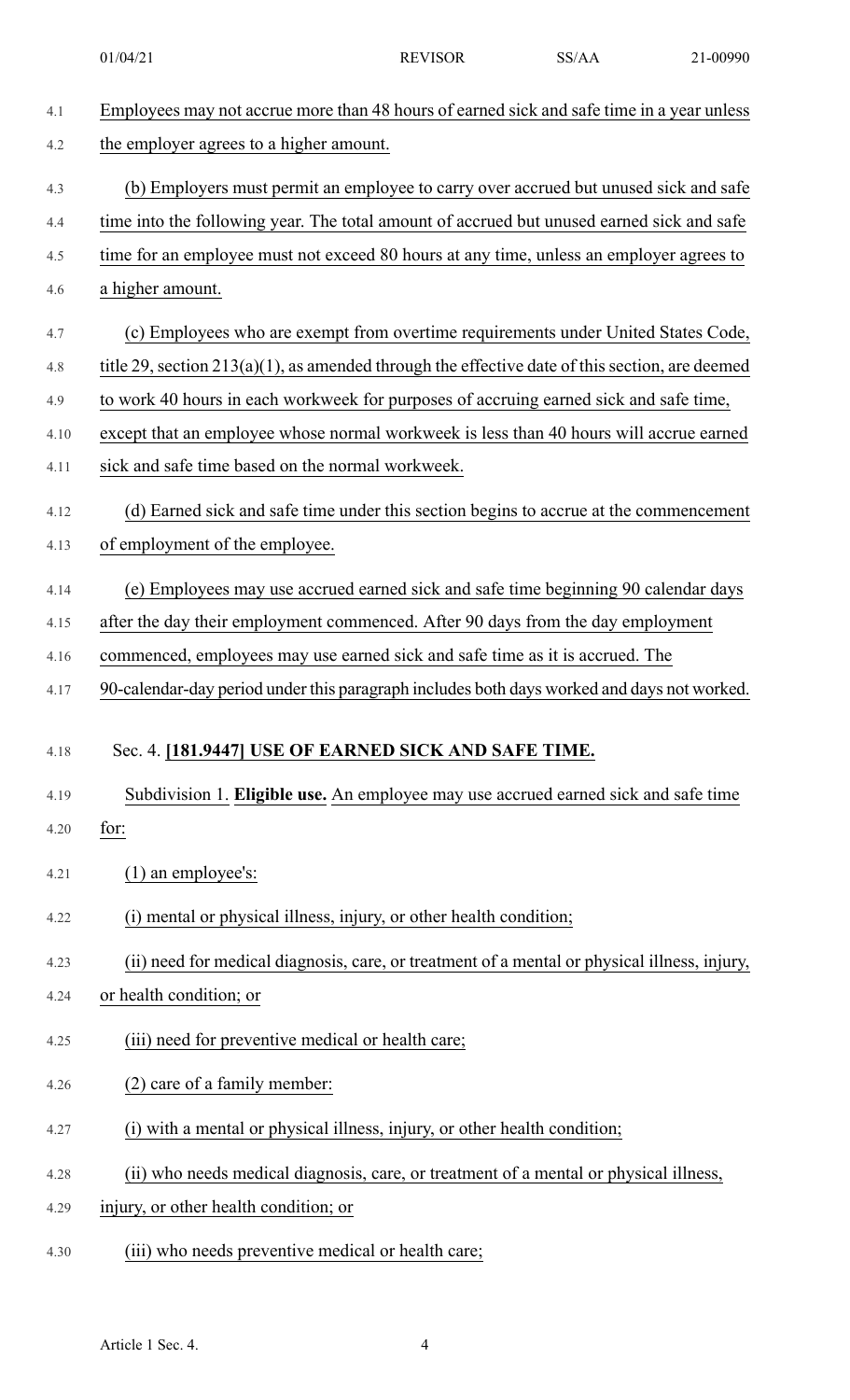| 5.1  | (3) absence due to domestic abuse, sexual assault, or stalking of the employee or                |
|------|--------------------------------------------------------------------------------------------------|
| 5.2  | employee's family member, provided the absence is to:                                            |
| 5.3  | (i) seek medical attention related to physical or psychological injury or disability caused      |
| 5.4  | by domestic abuse, sexual assault, or stalking;                                                  |
| 5.5  | (ii) obtain services from a victim services organization;                                        |
| 5.6  | (iii) obtain psychological or other counseling;                                                  |
| 5.7  | (iv) seek relocation due to domestic abuse, sexual assault, or stalking; or                      |
| 5.8  | (v) seek legal advice or take legal action, including preparing for or participating in any      |
| 5.9  | civil or criminal legal proceeding related to or resulting from domestic abuse, sexual assault,  |
| 5.10 | or stalking;                                                                                     |
| 5.11 | (4) closure of the employee's place of business due to weather or other public emergency         |
| 5.12 | or an employee's need to care for a family member whose school or place of care has been         |
| 5.13 | closed due to weather or other public emergency; and                                             |
| 5.14 | (5) when it has been determined by the health authorities having jurisdiction or by a            |
| 5.15 | health care professional that the presence of the employee or family member of the employee      |
| 5.16 | in the community would jeopardize the health of others because of the exposure of the            |
| 5.17 | employee or family member of the employee to a communicable disease, whether or not              |
| 5.18 | the employee or family member has actually contracted the communicable disease.                  |
| 5.19 | Subd. 2. Notice. An employer may require notice of the need for use of earned sick and           |
| 5.20 | safe time as provided in this paragraph. If the need for use is foreseeable, an employer may     |
| 5.21 | require advance notice of the intention to use earned sick and safe time but must not require    |
| 5.22 | more than seven days' advance notice. If the need is unforeseeable, an employer may require      |
| 5.23 | an employee to give notice of the need for earned sick and safe time as soon as practicable.     |
| 5.24 | Subd. 3. Documentation. When an employee uses earned sick and safe time for more                 |
| 5.25 | than three consecutive days, an employer may require reasonable documentation that the           |
| 5.26 | earned sick and safe time is covered by subdivision 1. For earned sick and safe time under       |
| 5.27 | subdivision 1, clauses $(1)$ and $(2)$ , reasonable documentation may include a signed statement |
| 5.28 | by a health care professional indicating the need for use of earned sick and safe time. For      |
| 5.29 | earned sick and safe time under subdivision 1, clause (3), an employer must accept a court       |
| 5.30 | record or documentation signed by a volunteer or employee of a victims services organization,    |
| 5.31 | an attorney, a police officer, or an antiviolence counselor as reasonable documentation. An      |
| 5.32 | employer must not require disclosure of details relating to domestic abuse, sexual assault,      |
| 5.33 | or stalking or the details of an employee's or an employee's family member's medical             |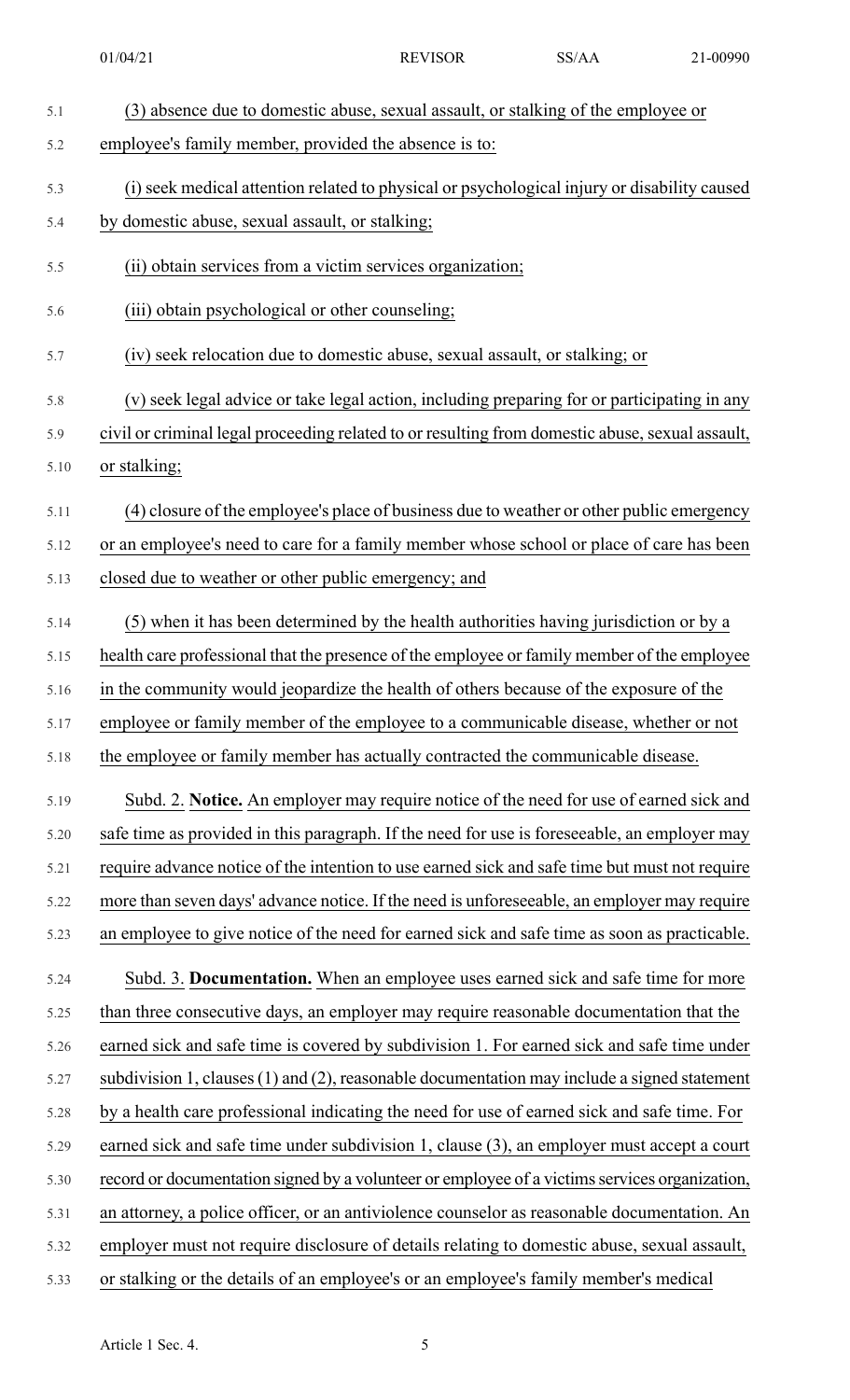| 6.1  | condition as related to an employee's request to use earned sick and safe time under this        |
|------|--------------------------------------------------------------------------------------------------|
| 6.2  | section.                                                                                         |
| 6.3  | Subd. 4. Replacement worker. An employer may not require, as a condition of an                   |
| 6.4  | employee using earned sick and safe time, that the employee seek or find a replacement           |
| 6.5  | worker to cover the hours the employee uses as earned sick and safe time.                        |
| 6.6  | Subd. 5. Increment of time used. Earned sick and safe time may be used in the smallest           |
| 6.7  | increment of time tracked by the employer's payroll system, provided such increment is not       |
| 6.8  | more than four hours.                                                                            |
| 6.9  | Subd. 6. <b>Retaliation prohibited.</b> An employer shall not take retaliatory personnel action  |
| 6.10 | against an employee because the employee has requested earned sick and safe time, used           |
| 6.11 | earned sick and safe time, requested a statement of accrued sick and safe time, or made a        |
| 6.12 | complaint or filed an action to enforce a right to earned sick and safe time under this section. |
| 6.13 | Subd. 7. Reinstatement to comparable position after leave. An employee returning                 |
| 6.14 | from a leave under this section is entitled to return to employment in a comparable position.    |
| 6.15 | If, during a leave under this section, the employer experiences a layoff and the employee        |
| 6.16 | would have lost a position had the employee not been on leave, pursuant to the good faith        |
| 6.17 | operation of a bona fide layoff and recall system, including a system under a collective         |
| 6.18 | bargaining agreement, the employee is not entitled to reinstatement in the former or             |
| 6.19 | comparable position. In such circumstances, the employee retains all rights under the layoff     |
| 6.20 | and recall system, including a system under a collective bargaining agreement, as if the         |
| 6.21 | employee had not taken the leave.                                                                |
| 6.22 | Subd. 8. Pay and benefits after leave. An employee returning from a leave under this             |
| 6.23 | section is entitled to return to employment at the same rate of pay the employee had been        |
| 6.24 | receiving when the leave commenced, plus any automatic adjustments in the employee's             |
| 6.25 | pay scale that occurred during leave period. The employee returning from a leave is entitled     |
| 6.26 | to retain all accrued preleave benefits of employment and seniority as if there had been no      |
| 6.27 | interruption in service, provided that nothing under this section prevents the accrual of        |
| 6.28 | benefits or seniority during the leave pursuant to a collective bargaining or other agreement    |
| 6.29 | between the employer and employees.                                                              |
| 6.30 | Subd. 9. Part-time return from leave. An employee, by agreement with the employer,               |
| 6.31 | may return to work part time during the leave period without forfeiting the right to return      |
| 6.32 | to employment at the end of the leave, as provided under this section.                           |
| 6.33 | Subd. 10. Notice and posting by employer. (a) Employers must give notice to all                  |
| 6.34 | employees that they are entitled to earned sick and safe time, including the amount of earned    |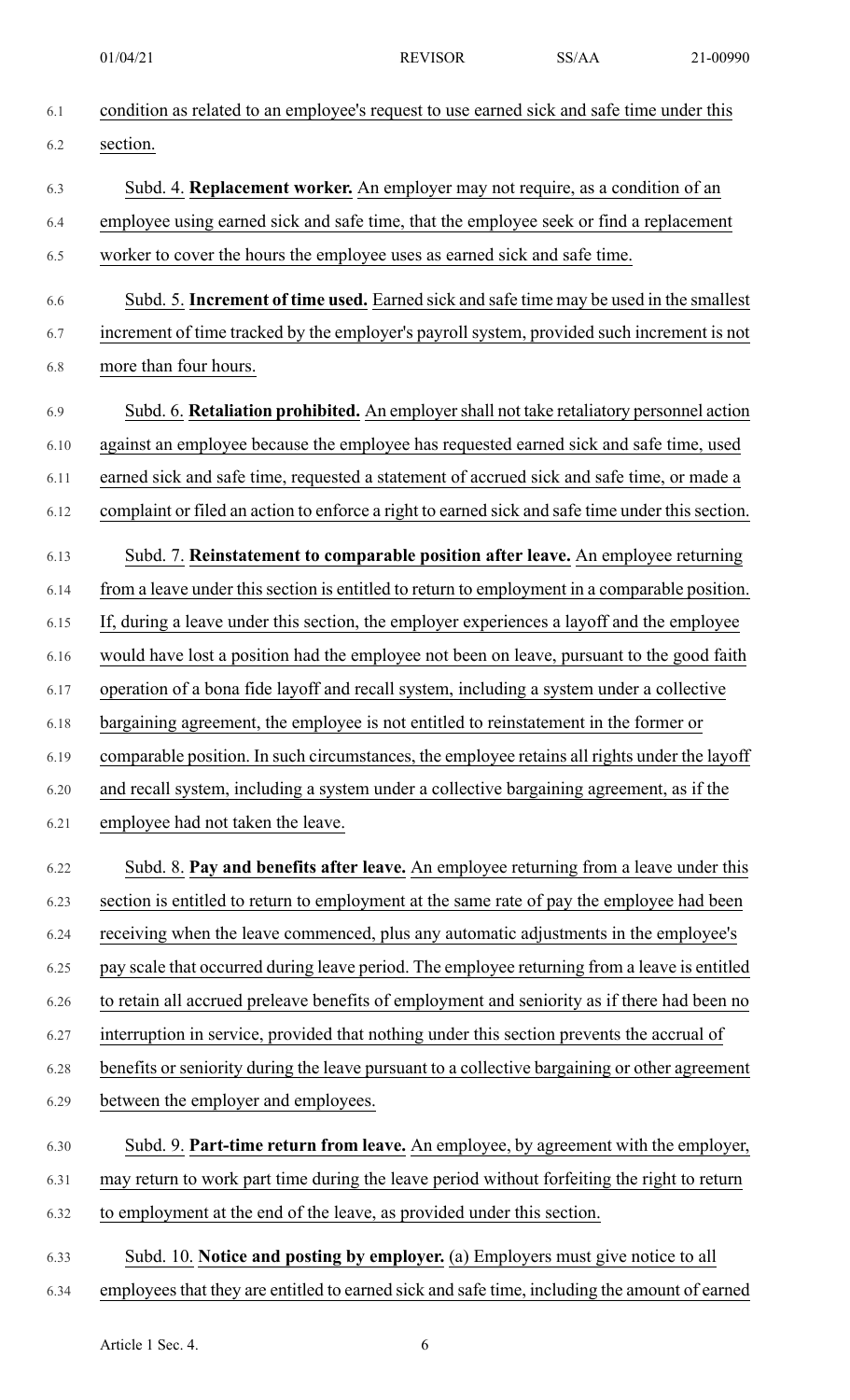| 7.1  | sick and safe time, the accrual year for the employee, and the terms of its use under this     |
|------|------------------------------------------------------------------------------------------------|
| 7.2  | section; that retaliation against employees who request or use earned sick and safe time is    |
| 7.3  | prohibited; and that each employee has the right to file a complaint or bring a civil action   |
| 7.4  | if earned sick and safe time is denied by the employer or the employee is retaliated against   |
| 7.5  | for requesting or using earned sick and safe time.                                             |
| 7.6  | (b) Employers must supply employees with a notice in English and other appropriate             |
| 7.7  | languages that contains the information required in paragraph (a) at commencement of           |
| 7.8  | employment or the effective date of this section, whichever is later.                          |
| 7.9  | (c) The means used by the employer must be at least as effective as the following options      |
| 7.10 | for providing notice:                                                                          |
| 7.11 | (1) posting a copy of the notice at each location where employees perform work and             |
| 7.12 | where the notice must be readily observed and easily reviewed by all employees performing      |
| 7.13 | work; or                                                                                       |
| 7.14 | (2) providing a paper or electronic copy of the notice to employees.                           |
| 7.15 | The notice must contain all information required under paragraph (a). The commissioner         |
| 7.16 | shall create and make available to employers a poster and a model notice that contains the     |
| 7.17 | information required under paragraph (a) for their use in complying with this section.         |
| 7.18 | (d) An employer that provides an employee handbook to its employees must include in            |
| 7.19 | the handbook notice of employee rights and remedies under this section.                        |
| 7.20 | Subd. 11. Required statement to employee. (a) Upon request of the employee, the                |
| 7.21 | employer must provide, in writing or electronically, current information stating the           |
| 7.22 | employee's amount of:                                                                          |
| 7.23 | (1) earned sick and safe time available to the employee; and                                   |
| 7.24 | (2) used earned sick and safe time.                                                            |
| 7.25 | (b) Employers may choose a reasonable system for providing the information in paragraph        |
| 7.26 | (a), including but not limited to listing information on each pay stub or developing an online |
| 7.27 | system where employees can access their own information.                                       |
| 7.28 | Subd. 12. Employer records. (a) Employers shall retain accurate records documenting            |
| 7.29 | hours worked by employees and earned sick and safe time taken and comply with all              |
| 7.30 | requirements under section 177.30.                                                             |
| 7.31 | (b) An employer must allow an employee to inspect records required by this section and         |
| 7.32 | relating to that employee at a reasonable time and place.                                      |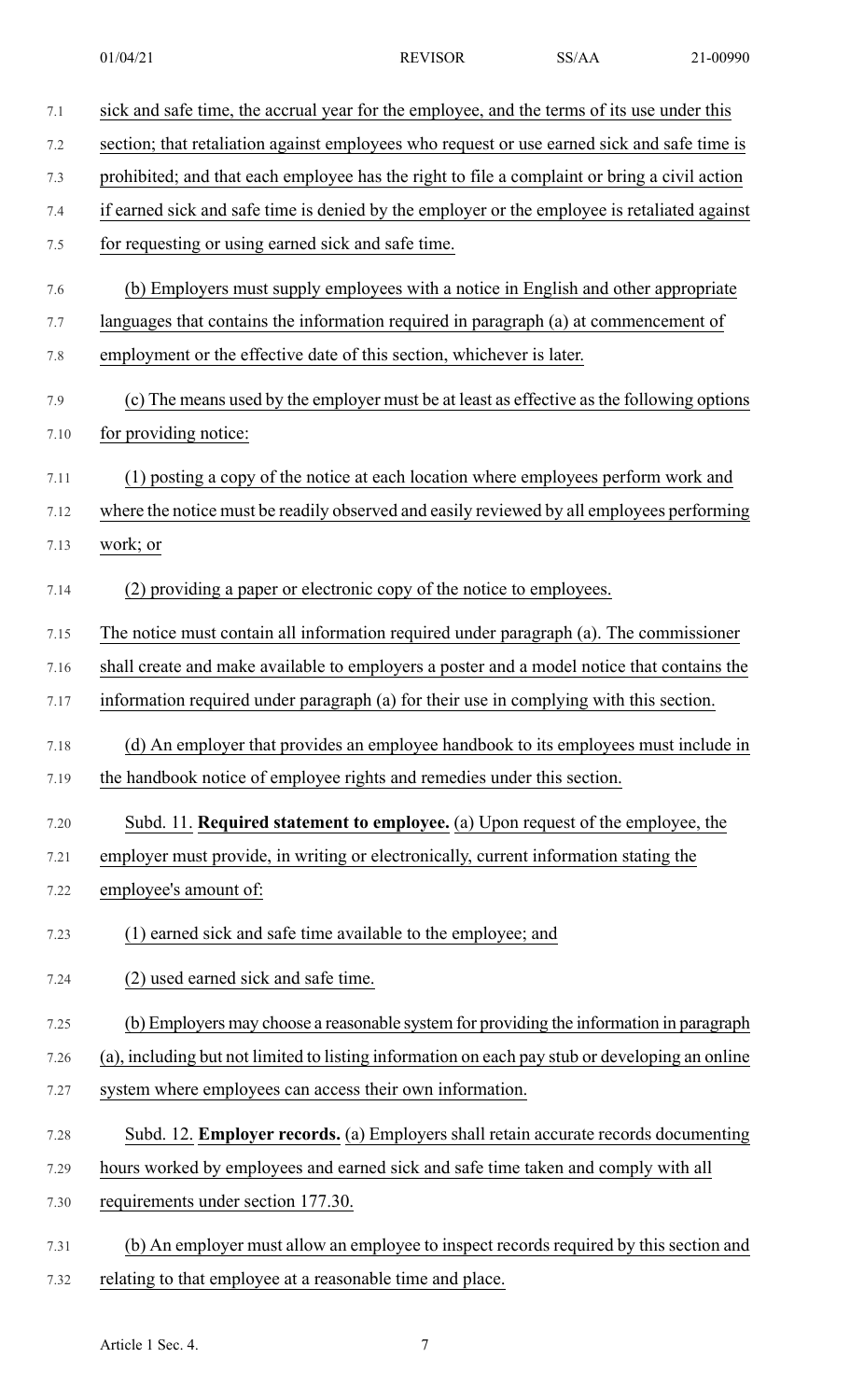8.1 Subd. 13. **Confidentiality and nondisclosure.** (a) If, in conjunction with this section, 8.2 an employer possesses: 8.3 (1) health or medical information regarding an employee or an employee's family 8.4 member; 8.5 (2) information pertaining to domestic abuse, sexual assault, or stalking; 8.6 (3) information that the employee has requested or obtained leave under this section; or 8.7 (4) any written or oral statement, documentation, record, or corroborating evidence 8.8 provided by the employee or an employee's family member, the employer must treat such 8.9 information as confidential. 8.10 Information given by an employee may only be disclosed by an employer if the disclosure 8.11 is requested or consented to by the employee, when ordered by a court or administrative 8.12 agency, or when otherwise required by federal or state law. 8.13 (b) Records and documents relating to medical certifications, recertifications, or medical 8.14 histories of employees or family members of employees created for purposes of section 8.15 177.50 orsections 181.9445 to 181.9448 must be maintained as confidential medical records 8.16 separate from the usual personnel files. At the request of the employee, the employer must 8.17 destroy or return the records required by sections 181.9445 to 181.9448 that are older than 8.18 three years prior to the current calendar year. 8.19 (c) Employers may not discriminate against any employee based on records created for 8.20 the purposes of section 177.50 or sections 181.9445 to 181.9448. 8.21 Sec. 5. **[181.9448] EFFECT ON OTHER LAW OR POLICY.** 8.22 Subdivision 1. **No effect on more generous sick and safe time policies.** (a) Nothing 8.23 in sections 181.9445 to 181.9448 shall be construed to discourage employers from adopting 8.24 or retaining earned sick and safe time policies that meet or exceed, and do not otherwise 8.25 conflict with, the minimum standards and requirements provided in sections 181.9445 to 8.26 181.9447. 8.27 (b) Nothing in sections 181.9445 to 181.9447 shall be construed to limit the right of 8.28 parties to a collective bargaining agreement to bargain and agree with respect to earned sick 8.29 and safe time policies or to diminish the obligation of an employer to comply with any 8.30 contract, collective bargaining agreement, or any employment benefit program or plan that 8.31 meets or exceeds, and does not otherwise conflict with, the minimum standards and 8.32 requirements provided in this section. 01/04/21 REVISOR SS/AA 21-00990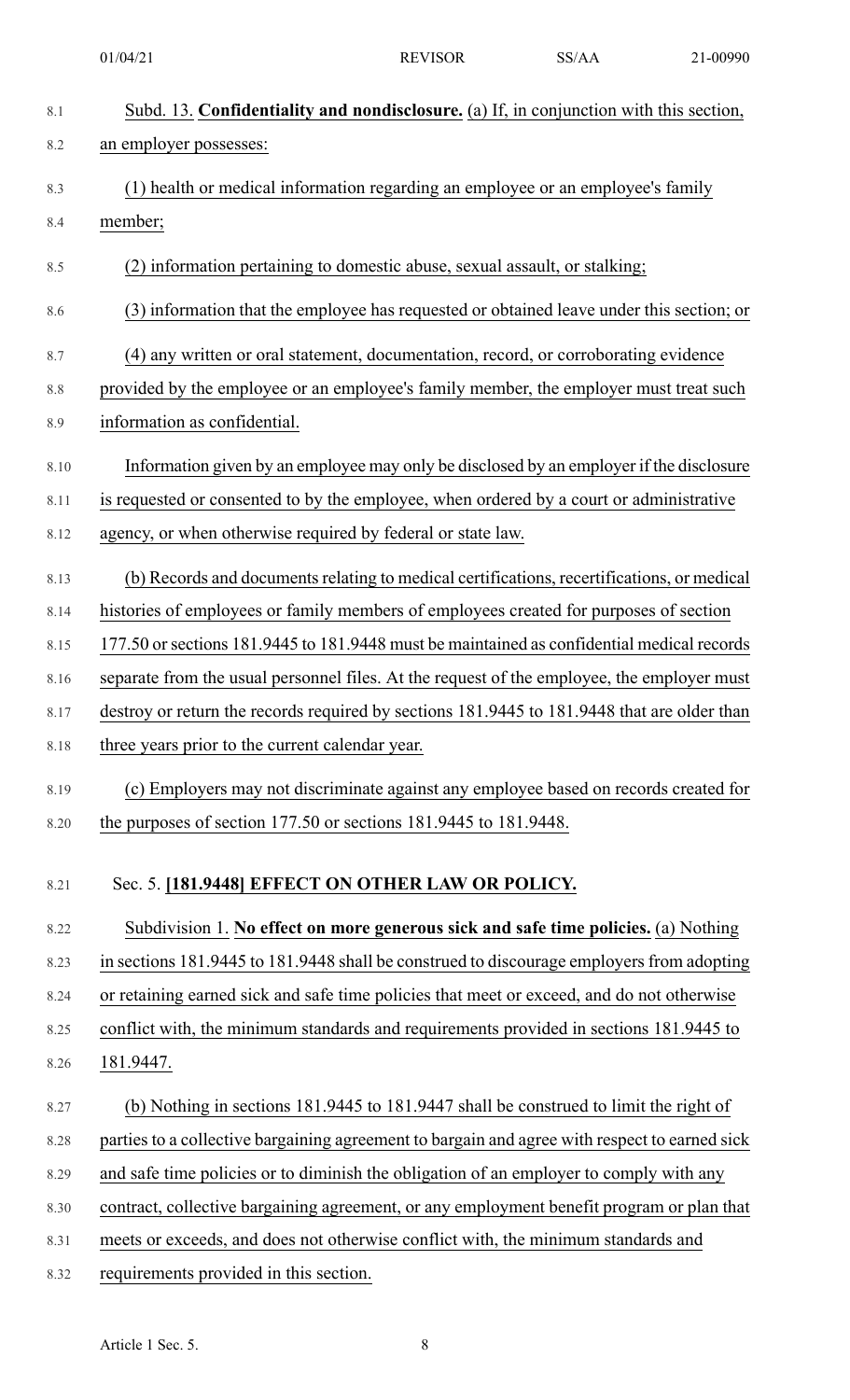| 9.1  | (c) Employers who provide earned sick and safe time to their employees under a paid             |
|------|-------------------------------------------------------------------------------------------------|
| 9.2  | time off policy or other paid leave policy that meets or exceeds, and does not otherwise        |
| 9.3  | conflict with, the minimum standards and requirements provided in sections 181.9445 to          |
| 9.4  | 181.9448 are not required to provide additional earned sick and safe time.                      |
| 9.5  | (d) An employer may opt to satisfy the requirements of sections 181.9445 to 181.9448            |
| 9.6  | for construction industry employees by:                                                         |
| 9.7  | (1) paying at least the prevailing wage rate as defined by section 177.42 and as calculated     |
| 9.8  | by the Department of Labor and Industry; or                                                     |
| 9.9  | (2) paying at least the required rate established in a registered apprenticeship agreement      |
| 9.10 | for apprentices registered with the Department of Labor and Industry.                           |
| 9.11 | An employer electing this option is deemed to be in compliance with sections 181.9445 to        |
| 9.12 | 181.9448 for construction industry employees who receive either at least the prevailing         |
| 9.13 | wage rate or the rate required in the applicable apprenticeship agreement regardless of         |
| 9.14 | whether the employees are working on private or public projects.                                |
| 9.15 | (e) Sections 181.9445 to 181.9448 do not prohibit an employer from establishing a policy        |
| 9.16 | whereby employees may donate unused accrued sick and safe time to another employee.             |
| 9.17 | (f) Sections 181.9445 to 181.9448 do not prohibit an employer from advancing sick and           |
| 9.18 | safe time to an employee before accrual by the employee.                                        |
| 9.19 | Subd. 2. Termination; separation; transfer. Sections 181.9445 to 181.9448 do not                |
| 9.20 | require financial or other reimbursement to an employee from an employer upon the               |
| 9.21 | employee's termination, resignation, retirement, or other separation from employment for        |
| 9.22 | accrued earned sick and safe time that has not been used. If an employee is transferred to      |
| 9.23 | a separate division, entity, or location, but remains employed by the same employer, the        |
| 9.24 | employee is entitled to all earned sick and safe time accrued at the prior division, entity, or |
| 9.25 | location and is entitled to use all earned sick and safe time as provided in sections 181.9445  |
| 9.26 | to 181.9448. When there is a separation from employment and the employee is rehired             |
| 9.27 | within 180 days of separation by the same employer, previously accrued earned sick and          |
| 9.28 | safe time that had not been used must be reinstated. An employee is entitled to use accrued     |
| 9.29 | earned sick and safe time and accrue additional earned sick and safe time at the                |
| 9.30 | commencement of reemployment.                                                                   |
| 9.31 | Subd. 3. Employer succession. (a) When a different employer succeeds or takes the               |
| 9.32 | place of an existing employer, all employees of the original employer who remain employed       |

9.33 by the successor employer are entitled to all earned sick and safe time accrued but not used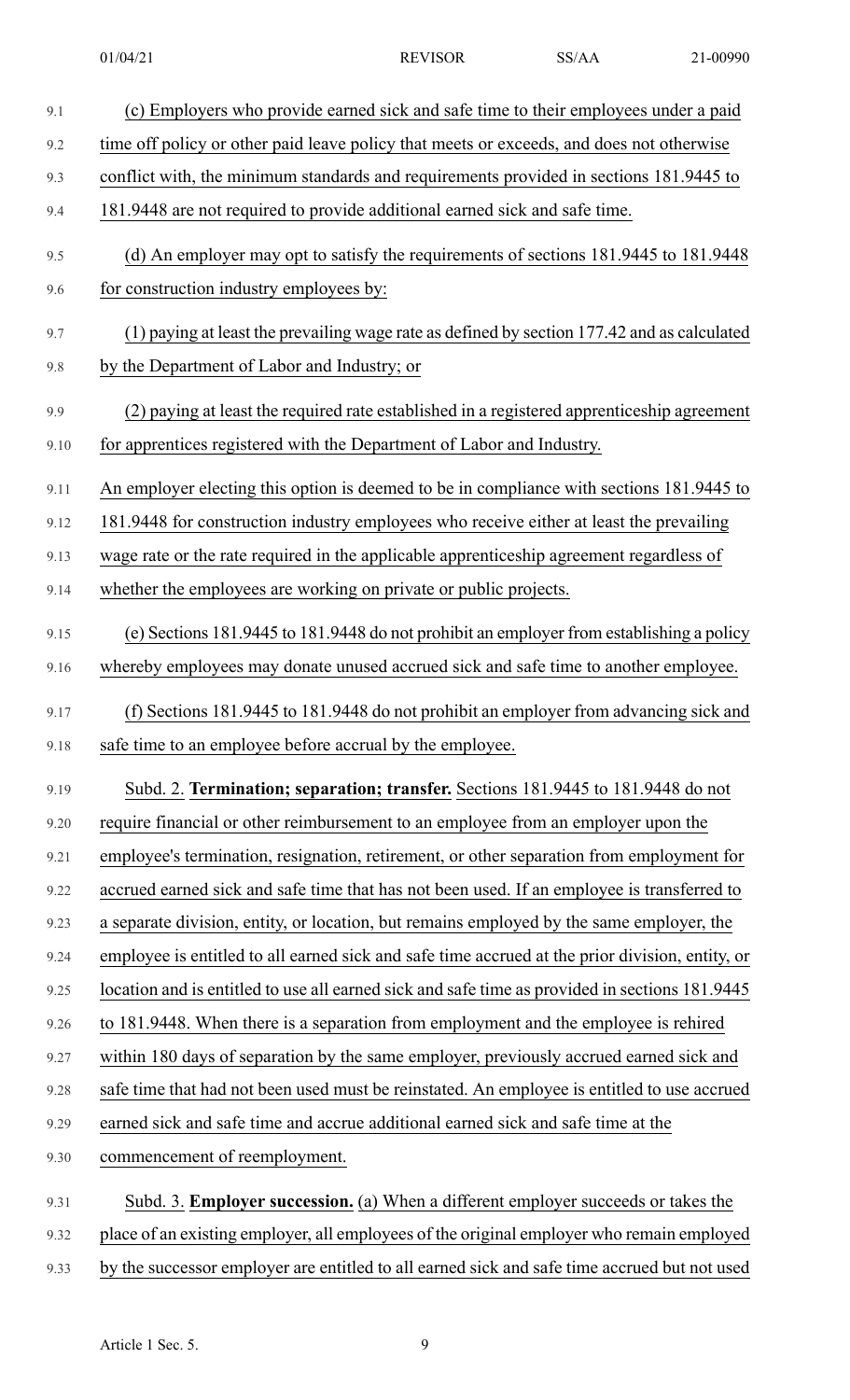01/04/21 REVISOR SS/AA 21-00990

| 10.1  | when employed by the original employer, and are entitled to use all earned sick and safe      |
|-------|-----------------------------------------------------------------------------------------------|
| 10.2  | time previously accrued but not used.                                                         |
| 10.3  | (b) If, at the time of transfer of the business, employees are terminated by the original     |
| 10.4  | employer and hired within 30 days by the successor employer following the transfer, those     |
| 10.5  | employees are entitled to all earned sick and safe time accrued but not used when employed    |
| 10.6  | by the original employer, and are entitled to use all earned sick and safe time previously    |
| 10.7  | accrued but not used.                                                                         |
| 10.8  | Sec. 6. REPEALER.                                                                             |
| 10.9  | Minnesota Statutes 2020, section 181.9413, is repealed.                                       |
| 10.10 | Sec. 7. EFFECTIVE DATE.                                                                       |
| 10.11 | This article is effective 180 days following final enactment.                                 |
| 10.12 | <b>ARTICLE 2</b>                                                                              |
| 10.13 | <b>EARNED SICK AND SAFE TIME ENFORCEMENT</b>                                                  |
| 10.14 | Section 1. Minnesota Statutes 2020, section 177.27, subdivision 2, is amended to read:        |
| 10.15 | Subd. 2. Submission of records; penalty. The commissioner may require the employer            |
| 10.16 | of employees working in the state to submit to the commissioner photocopies, certified        |
| 10.17 | copies, or, if necessary, the originals of employment records which the commissioner deems    |
| 10.18 | necessary or appropriate. The records which may be required include full and correct          |
| 10.19 | statements in writing, including sworn statements by the employer, containing information     |
| 10.20 | relating to wages, hours, names, addresses, and any other information pertaining to the       |
| 10.21 | employer's employees and the conditions of their employment as the commissioner deems         |
| 10.22 | necessary or appropriate.                                                                     |
| 10.23 | The commissioner may require the records to be submitted by certified mail delivery           |
| 10.24 | or, if necessary, by personal delivery by the employer or a representative of the employer,   |
| 10.25 | as authorized by the employer in writing.                                                     |
| 10.26 | The commissioner may fine the employer up to $$1,000$ \$10,000 for each failure to submit     |
| 10.27 | or deliver records as required by this section, and up to \$5,000 for each repeated failure.  |
| 10.28 | This penalty is in addition to any penalties provided under section 177.32, subdivision 1.    |
| 10.29 | In determining the amount of a civil penalty under this subdivision, the appropriateness of   |
| 10.30 | such penalty to the size of the employer's business and the gravity of the violation shall be |
| 10.31 | considered.                                                                                   |
|       |                                                                                               |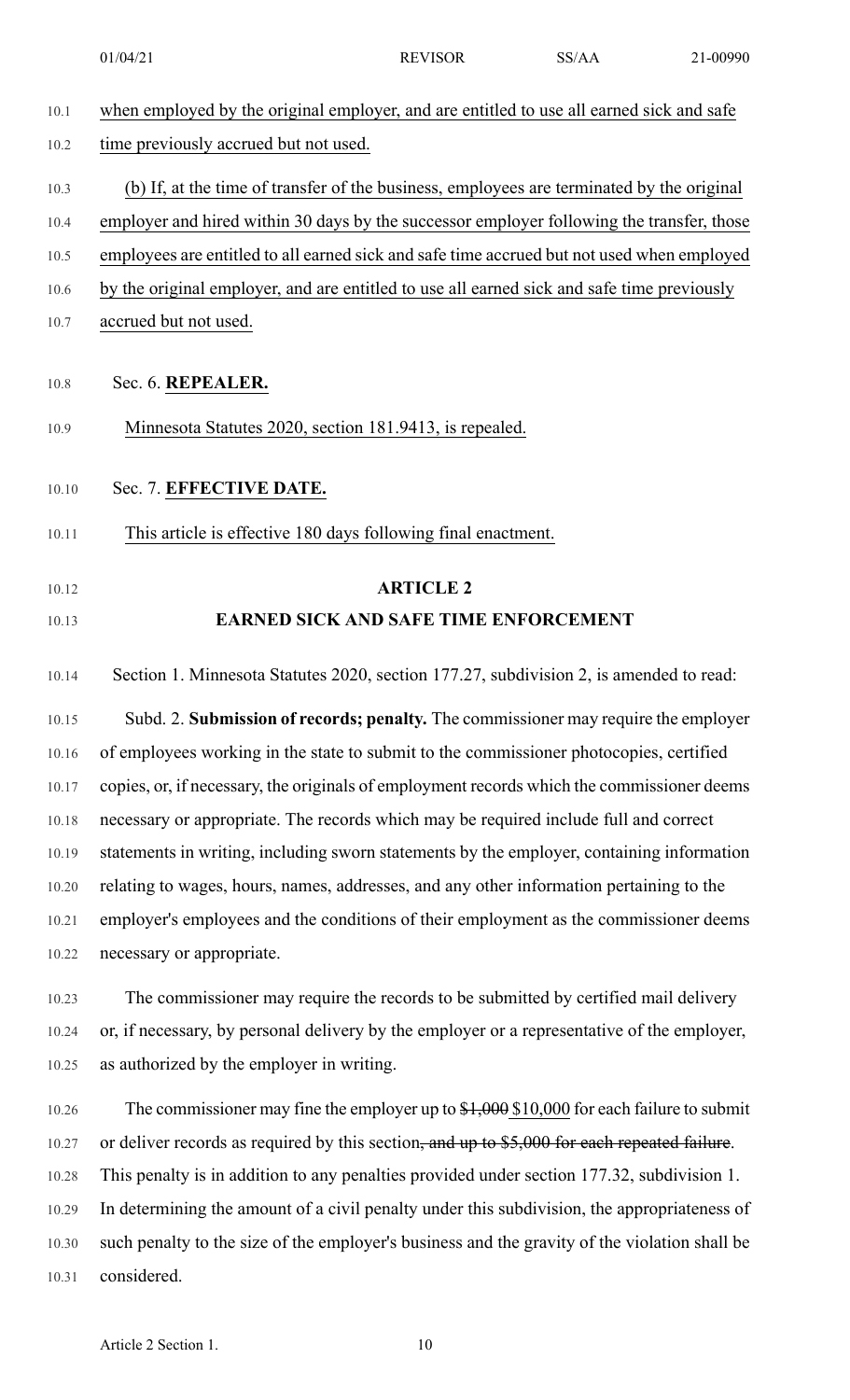01/04/21 REVISOR SS/AA 21-00990

11.1 Sec. 2. Minnesota Statutes 2020, section 177.27, subdivision 4, is amended to read: 11.2 Subd. 4. **Compliance orders.** The commissioner may issue an order requiring an 11.3 employer to comply with sections 177.21 to 177.435, 181.02, 181.03, 181.031, 181.032, 11.4 181.101, 181.11, 181.13, 181.14, 181.145, 181.15, 181.172, paragraph (a) or (d), 181.275, 11.5 subdivision 2a, 181.722, 181.79, and 181.939 to 181.943, and 181.9445 to 181.9448, or 11.6 with any rule promulgated under section 177.28. The commissioner shall issue an order 11.7 requiring an employer to comply with sections 177.41 to 177.435 if the violation is repeated. 11.8 For purposes of this subdivision only, a violation is repeated if at any time during the two 11.9 years that preceded the date of violation, the commissioner issued an order to the employer 11.10 for violation of sections 177.41 to 177.435 and the order is final or the commissioner and 11.11 the employer have entered into a settlement agreement that required the employer to pay 11.12 back wages that were required by sections 177.41 to 177.435. The department shall serve 11.13 the order upon the employer or the employer's authorized representative in person or by 11.14 certified mail at the employer's place of business. An employer who wishes to contest the 11.15 order must file written notice of objection to the order with the commissioner within 15 11.16 calendar days after being served with the order. A contested case proceeding must then be 11.17 held in accordance with sections 14.57 to 14.69. If, within 15 calendar days after being 11.18 served with the order, the employer fails to file a written notice of objection with the 11.19 commissioner, the order becomes a final order of the commissioner.

11.20 Sec. 3. Minnesota Statutes 2020, section 177.27, subdivision 7, is amended to read:

11.21 Subd. 7. **Employer liability.** If an employer is found by the commissioner to have 11.22 violated a section identified in subdivision 4, or any rule adopted under section 177.28, and 11.23 the commissioner issues an order to comply, the commissioner shall order the employer to 11.24 cease and desist from engaging in the violative practice and to take such affirmative steps 11.25 that in the judgment of the commissioner will effectuate the purposes of the section or rule 11.26 violated. The commissioner shall order the employer to pay to the aggrieved parties back 11.27 pay, gratuities, and compensatory damages, less any amount actually paid to the employee 11.28 by the employer, and for an additional equal amount as liquidated damages. Any employer 11.29 who is found by the commissioner to have repeatedly or willfully violated a section or 11.30 sections identified in subdivision 4 shall be subject to a civil penalty of up to  $\frac{$1,000}{$1,000}$ 11.31 for each violation for each employee. In determining the amount of a civil penalty under 11.32 this subdivision, the appropriateness of such penalty to the size of the employer's business 11.33 and the gravity of the violation shall be considered. In addition, the commissioner may order 11.34 the employer to reimburse the department and the attorney general for all appropriate 11.35 litigation and hearing costs expended in preparation for and in conducting the contested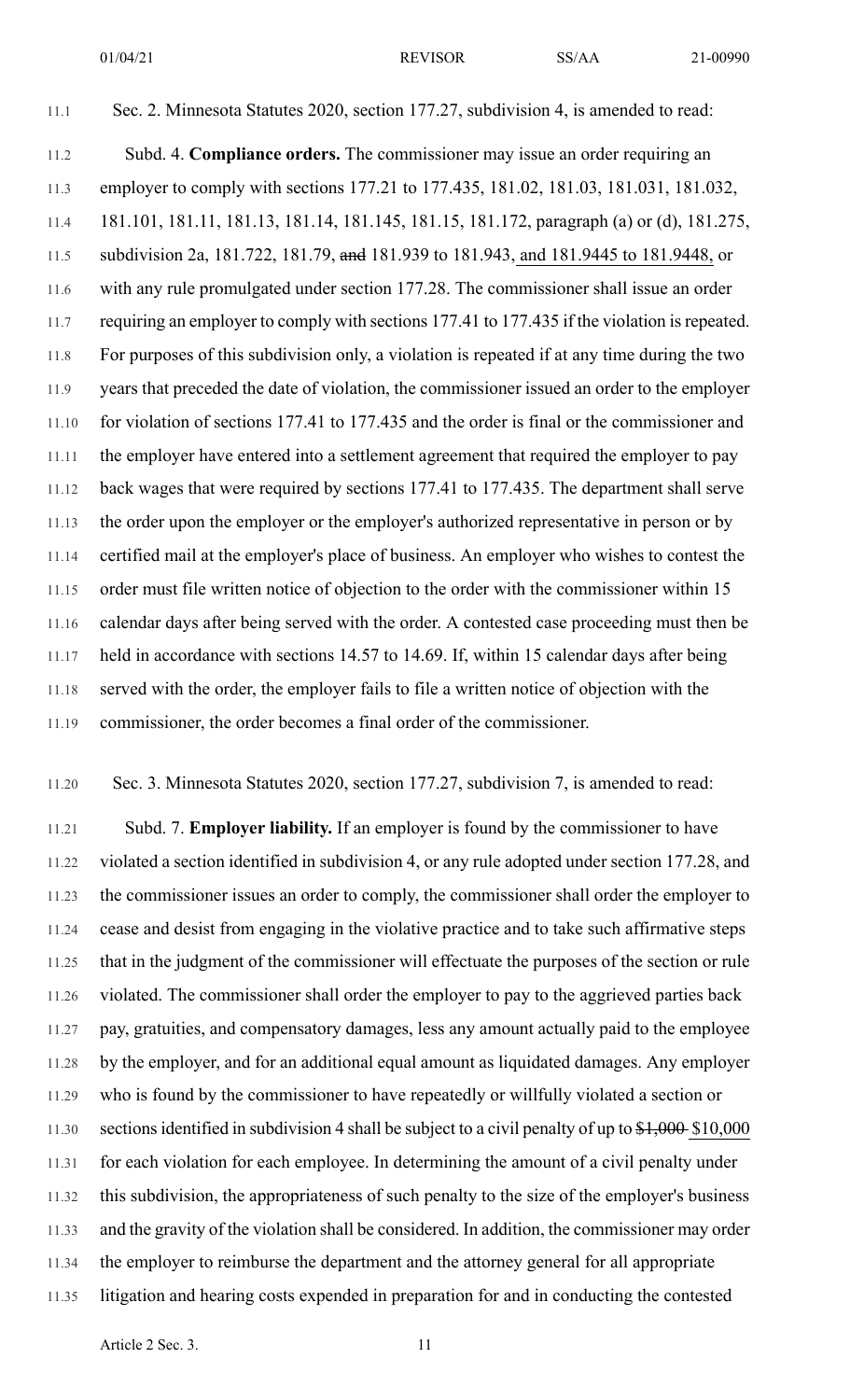12.1 case proceeding, unless payment of costs would impose extreme financial hardship on the

12.2 employer. If the employer is able to establish extreme financial hardship, then the

12.3 commissioner may order the employer to pay a percentage of the total costs that will not

12.4 cause extreme financial hardship. Costs include but are not limited to the costs of services

12.5 rendered by the attorney general, private attorneys if engaged by the department,

12.6 administrative law judges, court reporters, and expert witnesses as well as the cost of

12.7 transcripts. Interest shall accrue on, and be added to, the unpaid balance of a commissioner's

12.8 order from the date the order is signed by the commissioner until it is paid, at an annual rate

12.9 provided in section 549.09, subdivision 1, paragraph (c). The commissioner may establish

12.10 escrow accounts for purposes of distributing damages.

## 12.11 Sec. 4. **[177.50] EARNED SICK AND SAFE TIME ENFORCEMENT.**

12.12 Subdivision 1. **Definitions.** The definitions in section 181.9445 apply to this section.

12.13 Subd. 2. **Rulemaking authority.** The commissioner may adopt rules to carry out the 12.14 purposes of this section and sections 181.9445 to 181.9448.

12.15 Subd. 3. **Individual remedies.** In addition to any other remedies provided by law, a

12.16 person injured by a violation of sections 181.9445 to 181.9448 may bring a civil action to

12.17 recover general and special damages, along with costs, fees, and reasonable attorney fees,

12.18 and may receive injunctive and other equitable relief as determined by a court. An action

12.19 to recover damages under this subdivision must be commenced within three years of the

12.20 violation of sections 181.9445 to 181.9448 that caused the injury to the employee.

# 12.21 Subd. 4. **Grants to community organizations.** The commissioner may make grants to

12.22 community organizations for the purpose of outreach to and education for employees

12.23 regarding their rights under sections 181.9445 to 181.9448. The community-based

12.24 organizations must be selected based on their experience, capacity, and relationships in

12.25 high-violation industries. The work under such a grant may include the creation and

12.26 administration of a statewide worker hotline.

# 12.27 Subd. 5. **Report to legislature.** (a) The commissioner must submit an annual report to

- 12.28 the legislature, including to the chairs and ranking minority members of any relevant
- 12.29 legislative committee. The report must include, but is not limited to:
- 12.30 (1) a list of all violations of sections 181.9445 to 181.9448, including the employer
- 12.31 involved, and the nature of any violations; and
- 12.32 (2) an analysis of noncompliance with sections 181.9445 to 181.9448, including any 12.33 patterns by employer, industry, or county.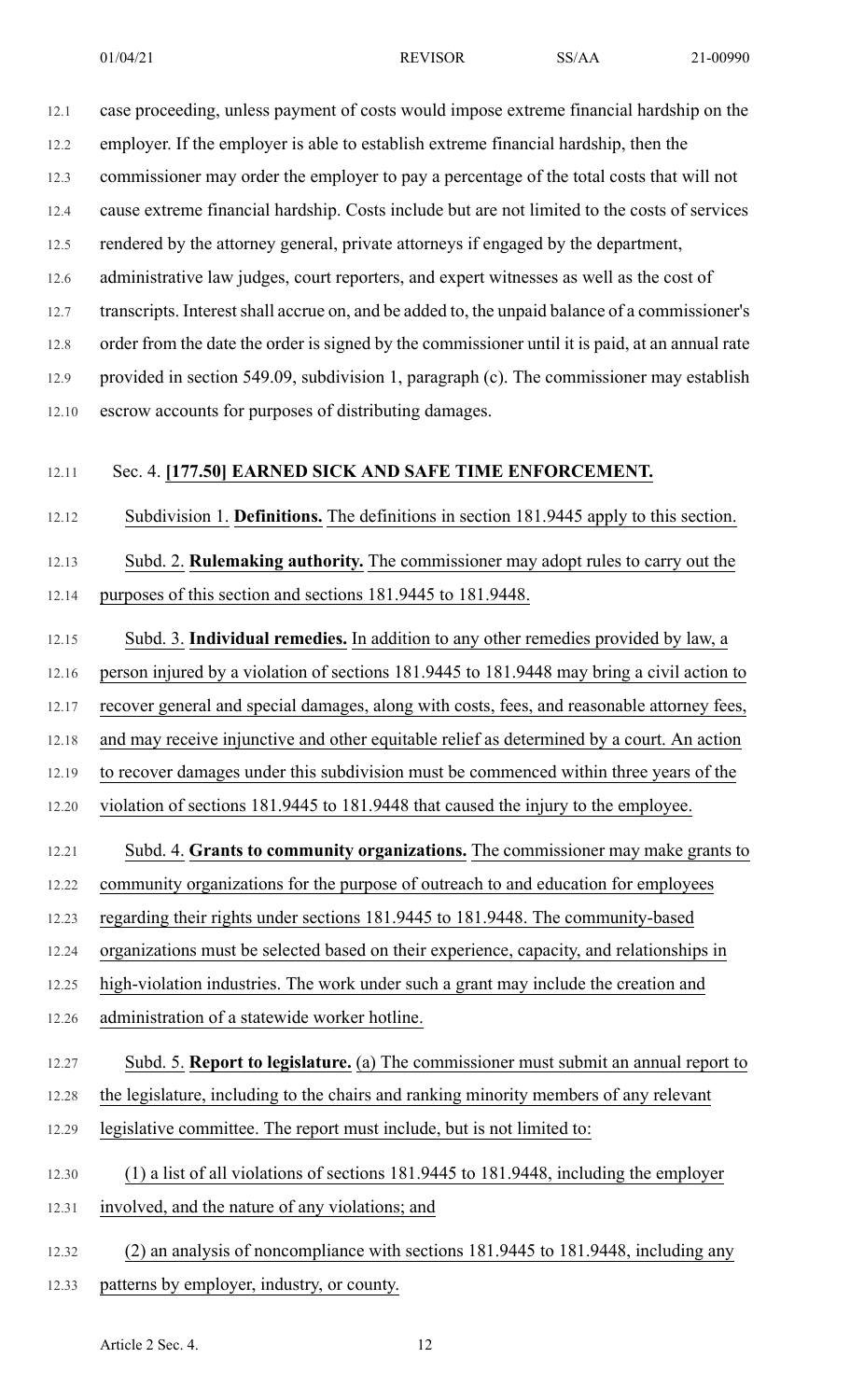| 13.1  | (b) A report under this section must not include an employee's name or other identifying          |
|-------|---------------------------------------------------------------------------------------------------|
| 13.2  | information, any health or medical information regarding an employee or an employee's             |
| 13.3  | family member, or any information pertaining to domestic abuse, sexual assault, or stalking       |
| 13.4  | of an employee or an employee's family member.                                                    |
| 13.5  | Subd. 6. Contract for labor or services. It is the responsibility of all employers to not         |
| 13.6  | enter into any contract or agreement for labor or services where the employer has any actual      |
| 13.7  | knowledge or knowledge arising from familiarity with the normal facts and circumstances           |
| 13.8  | of the business activity engaged in, or has any additional facts or information that, taken       |
| 13.9  | together, would make a reasonably prudent person undertake to inquire whether, taken              |
| 13.10 | together, the contractor is not complying or has failed to comply with this section. For          |
| 13.11 | purposes of this subdivision, "actual knowledge" means information obtained by the employer       |
| 13.12 | that the contractor has violated this section within the past two years and has failed to present |
| 13.13 | the employer with credible evidence that such noncompliance has been cured going forward.         |
| 13.14 | <b>EFFECTIVE DATE.</b> This section is effective 180 days after final enactment.                  |
| 13.15 | <b>ARTICLE 3</b>                                                                                  |
| 13.16 | <b>EARNED SICK AND SAFE TIME APPROPRIATIONS</b>                                                   |
| 13.17 | Section 1. EARNED SICK AND SAFE TIME APPROPRIATIONS.                                              |
| 13.18 | (a) \$ in fiscal year 2022 and \$ in fiscal year 2023 are appropriated from the                   |
| 13.19 | general fund to the commissioner of labor and industry for enforcement and other duties           |
| 13.20 | regarding earned sick and safe time under Minnesota Statutes, sections 181.9445 to 181.9448,      |
| 13.21 | and chapter 177. In fiscal year 2024, the base is \$                                              |
| 13.22 | (b) \$ in fiscal year 2022 and \$ in fiscal year 2023 are appropriated from the                   |
| 13.23 | general fund to the commissioner of management and budget for costs associated with               |
| 13.24 | earned sick and safe time under Minnesota Statutes, sections 181.9445 to 181.9448.                |